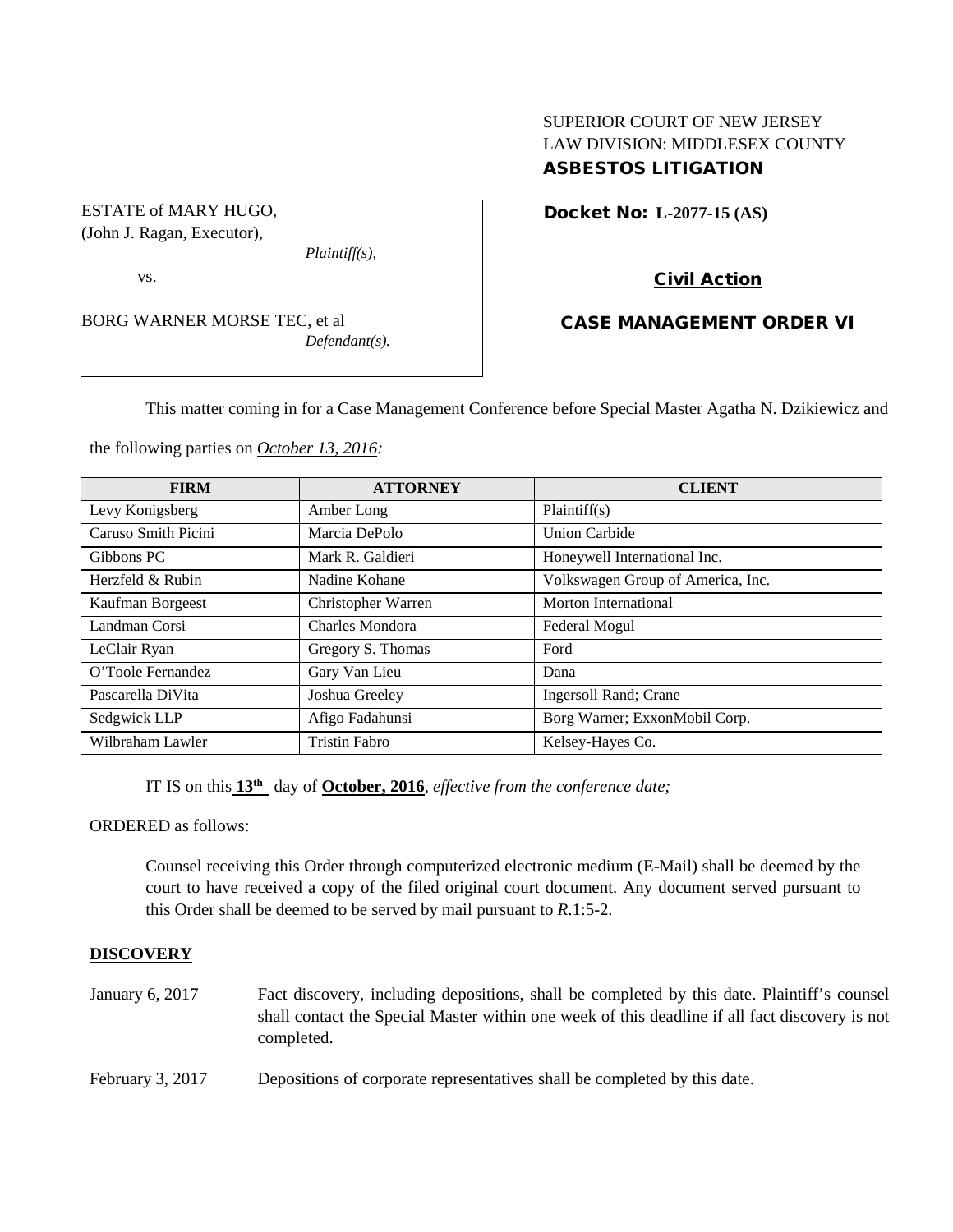#### **EARLY SETTLEMENT**

February 17, 2017 Settlement demands shall be served on all counsel and the Special Master by this date.

#### **SUMMARY JUDGMENT MOTION PRACTICE**

| February 17, 2017 | Plaintiff's counsel shall advise, in writing, of intent not to oppose motions by this<br>date. |
|-------------------|------------------------------------------------------------------------------------------------|
| March 3, 2017     | Summary judgment motions shall be filed no later than this date.                               |
| March 31, 2017    | Last return date for summary judgment motions.                                                 |

#### **MEDICAL DEFENSE**

February 28, 2017 Plaintiff shall serve medical expert reports by this date.

May 5, 2017 Defendants shall identify its medical experts and serve medical reports, if any, by this date. **In addition, defendants shall notify plaintiff's counsel (as well as all counsel of record) of a joinder in an expert medical defense by this date.**

## **LIABILITY EXPERT REPORTS**

February 28, 2017 Plaintiff shall identify its liability experts and serve liability expert reports or a certified expert statement by this date or waive any opportunity to rely on liability expert testimony.

May 5, 2017 Defendants shall identify its liability experts and serve liability expert reports, if any, by this date or waive any opportunity to rely on liability expert testimony.

## **EXPERT DEPOSITIONS**

May 31, 2017 Expert depositions shall be completed by this date. To the extent that plaintiff and defendant generic experts have been deposed before, the parties seeking that deposition in this case must file an application before the Special Master and demonstrate the necessity for that deposition. To the extent possible, documents requested in a deposition notice directed to an expert shall be produced three days in advance of the expert deposition. The expert shall not be required to produce documents that are readily accessible in the public domain.

## **PRE-TRIAL AND TRIAL**

| January 11, 2017       | The settlement conference previously scheduled on this date is <b>cancelled</b> .                                                                                                                                                              |  |
|------------------------|------------------------------------------------------------------------------------------------------------------------------------------------------------------------------------------------------------------------------------------------|--|
| February 15, 2017      | The settlement conference previously scheduled on this date is <b>cancelled</b> .                                                                                                                                                              |  |
| May 19, 2017 @ 10:00am | Settlement conference. All defense counsel shall appear with authority to<br>negotiate settlement and have a representative authorized to negotiate settlement<br>available by phone. Any request to be excused from the settlement conference |  |

\_\_\_\_\_\_\_\_\_\_\_\_\_\_\_\_\_\_\_\_\_\_\_\_\_\_\_\_\_\_\_\_\_\_\_\_\_\_\_\_\_\_\_\_\_\_\_\_\_\_\_\_\_\_\_\_\_\_\_\_\_\_\_\_\_\_\_\_\_\_\_\_\_\_\_\_\_\_\_\_\_\_\_\_\_\_\_\_\_\_\_\_\_\_\_\_\_\_\_\_\_\_\_\_\_\_\_\_\_\_